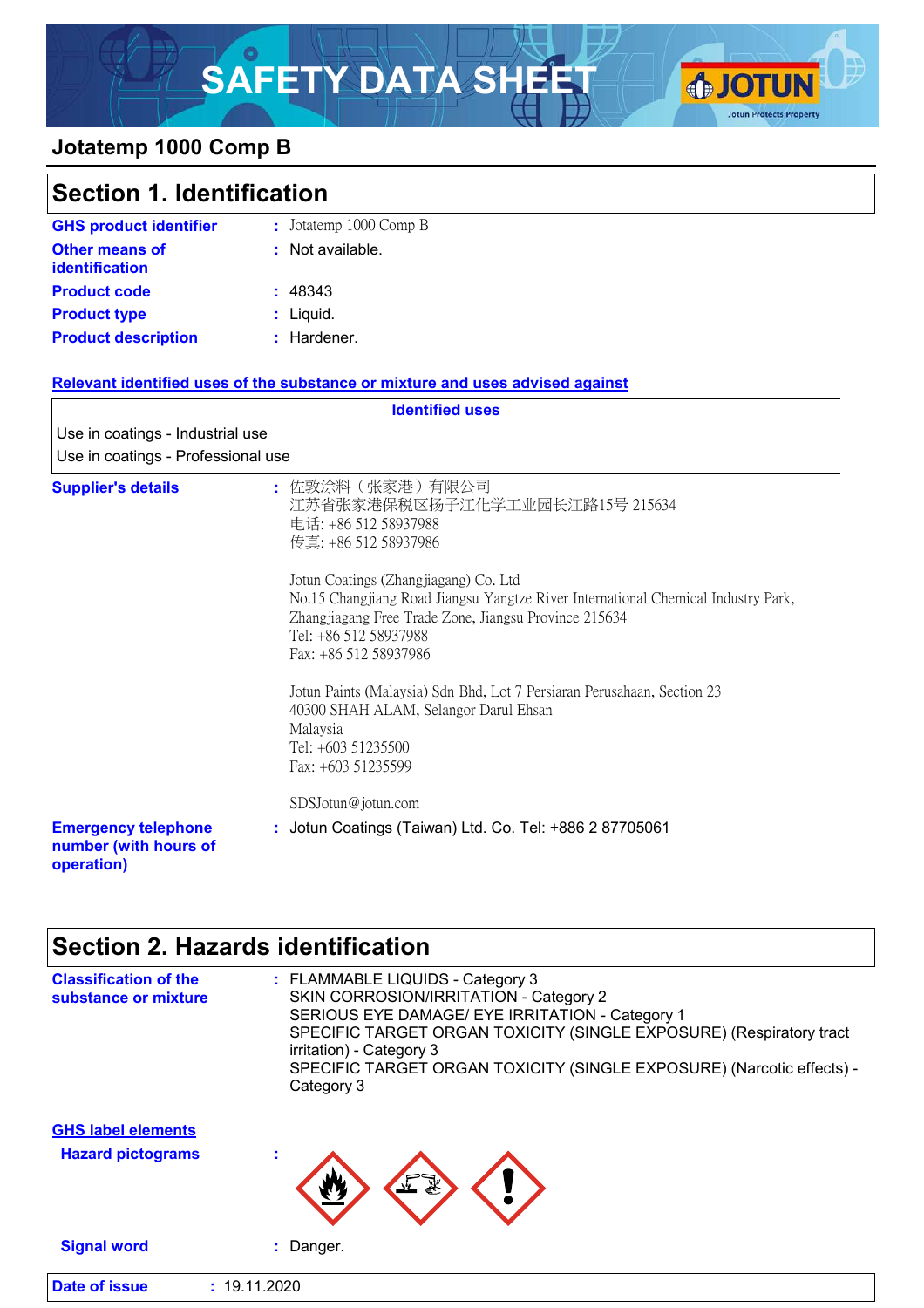### **Section 2. Hazards identification**

| <b>Hazard statements</b>                               | : Flammable liquid and vapor.<br>Causes serious eye damage.<br>Causes skin irritation.<br>May cause respiratory irritation.<br>May cause drowsiness or dizziness.                                                                                                                                                                                                                                                                                                                            |
|--------------------------------------------------------|----------------------------------------------------------------------------------------------------------------------------------------------------------------------------------------------------------------------------------------------------------------------------------------------------------------------------------------------------------------------------------------------------------------------------------------------------------------------------------------------|
| <b>Precautionary statements</b>                        |                                                                                                                                                                                                                                                                                                                                                                                                                                                                                              |
| <b>Prevention</b>                                      | : Avoid breathing vapor. Wear protective gloves. Wear eye or face protection. Keep<br>away from heat, hot surfaces, sparks, open flames and other ignition sources. No<br>smoking. Keep container tightly closed. Use only outdoors or in a well-ventilated<br>area. Wash hands thoroughly after handling.                                                                                                                                                                                   |
| <b>Response</b>                                        | : IF INHALED: Remove person to fresh air and keep comfortable for breathing. Call<br>a POISON CENTER or physician if you feel unwell. IF ON SKIN: Wash with plenty<br>of soap and water. Take off contaminated clothing and wash it before reuse. If skin<br>irritation occurs: Get medical attention. IF IN EYES: Rinse cautiously with water for<br>several minutes. Remove contact lenses, if present and easy to do. Continue<br>rinsing. Immediately call a POISON CENTER or physician. |
| <b>Storage</b>                                         | : Store locked up. Store in a well-ventilated place. Keep cool.                                                                                                                                                                                                                                                                                                                                                                                                                              |
| <b>Disposal</b>                                        | : Dispose of contents and container in accordance with all local, regional, national<br>and international regulations.                                                                                                                                                                                                                                                                                                                                                                       |
| Other hazards which do not<br>result in classification | : None known.                                                                                                                                                                                                                                                                                                                                                                                                                                                                                |

# **Section 3. Composition/information on ingredients**

| Substance/mixture                              | : Mixture        |
|------------------------------------------------|------------------|
| <b>Other means of</b><br><b>identification</b> | : Not available. |

#### **CAS number/other identifiers**

| <b>CAS number</b>   | : Not applicable. |
|---------------------|-------------------|
| <b>Product code</b> | : 48343           |

| <b>Product name</b>                                        | <b>Concentration</b> | <b>CAS number</b>     |
|------------------------------------------------------------|----------------------|-----------------------|
| I titanium tetrabutanolate<br>titanium tetraisopropanolate | ≥90<br>≤3            | 5593-70-4<br>546-68-9 |
| 物品名稱                                                       | 濃度                   | 化學文摘社登記號碼(CAS No.)    |
| 鈦酸四丁酯<br> 鈦 (IV) 異丙醇鹽                                      | >90<br>$\leq$        | 5593-70-4<br>546-68-9 |

**There are no additional ingredients present which, within the current knowledge of the supplier and in the concentrations applicable, are classified as hazardous to health or the environment and hence require reporting in this section.**

**Occupational exposure limits, if available, are listed in Section 8.**

### **Section 4. First aid measures**

#### **Description of necessary first aid measures**

| <b>Eye contact</b> | : Get medical attention immediately. Call a poison center or physician. Immediately<br>flush eyes with plenty of water, occasionally lifting the upper and lower eyelids.<br>Check for and remove any contact lenses. Continue to rinse for at least 10 minutes.<br>Chemical burns must be treated promptly by a physician.                                                                                                                                                                                                                                                                                                                                                                                                           |
|--------------------|---------------------------------------------------------------------------------------------------------------------------------------------------------------------------------------------------------------------------------------------------------------------------------------------------------------------------------------------------------------------------------------------------------------------------------------------------------------------------------------------------------------------------------------------------------------------------------------------------------------------------------------------------------------------------------------------------------------------------------------|
| <b>Inhalation</b>  | : Get medical attention immediately. Call a poison center or physician. Remove<br>victim to fresh air and keep at rest in a position comfortable for breathing. If it is<br>suspected that fumes are still present, the rescuer should wear an appropriate mask<br>or self-contained breathing apparatus. If not breathing, if breathing is irregular or if<br>respiratory arrest occurs, provide artificial respiration or oxygen by trained personnel.<br>It may be dangerous to the person providing aid to give mouth-to-mouth<br>resuscitation. If unconscious, place in recovery position and get medical attention<br>immediately. Maintain an open airway. Loosen tight clothing such as a collar, tie,<br>belt or waistband. |
| Dota of inque      | .1011000                                                                                                                                                                                                                                                                                                                                                                                                                                                                                                                                                                                                                                                                                                                              |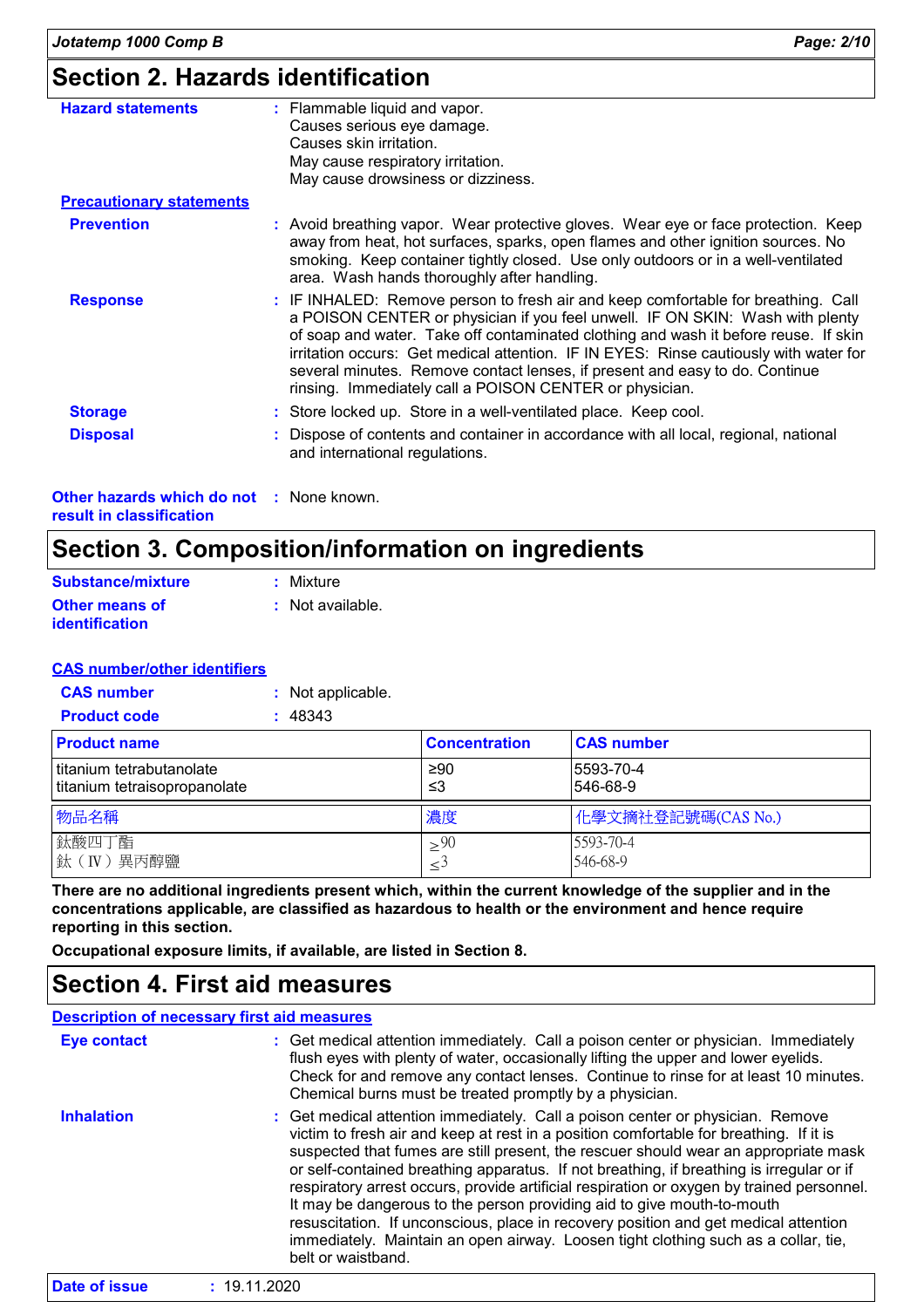# **Section 4. First aid measures**

| <b>Skin contact</b> | : Get medical attention immediately. Call a poison center or physician. Flush<br>contaminated skin with plenty of water. Remove contaminated clothing and shoes.<br>Wash contaminated clothing thoroughly with water before removing it, or wear<br>gloves. Continue to rinse for at least 10 minutes. Chemical burns must be treated<br>promptly by a physician. Wash clothing before reuse. Clean shoes thoroughly<br>before reuse.                                                                                                                                                                                                                                                                                                                                                                                                                                                  |
|---------------------|----------------------------------------------------------------------------------------------------------------------------------------------------------------------------------------------------------------------------------------------------------------------------------------------------------------------------------------------------------------------------------------------------------------------------------------------------------------------------------------------------------------------------------------------------------------------------------------------------------------------------------------------------------------------------------------------------------------------------------------------------------------------------------------------------------------------------------------------------------------------------------------|
| <b>Ingestion</b>    | : Get medical attention immediately. Call a poison center or physician. Wash out<br>mouth with water. Remove dentures if any. Remove victim to fresh air and keep at<br>rest in a position comfortable for breathing. If material has been swallowed and the<br>exposed person is conscious, give small quantities of water to drink. Stop if the<br>exposed person feels sick as vomiting may be dangerous. Do not induce vomiting<br>unless directed to do so by medical personnel. If vomiting occurs, the head should<br>be kept low so that vomit does not enter the lungs. Chemical burns must be treated<br>promptly by a physician. Never give anything by mouth to an unconscious person.<br>If unconscious, place in recovery position and get medical attention immediately.<br>Maintain an open airway. Loosen tight clothing such as a collar, tie, belt or<br>waistband. |

### **Most important symptoms/effects, acute and delayed**

| <b>Potential acute health effects</b> |                                                                                                                                                                                                                                                                                                                                                                                                                 |
|---------------------------------------|-----------------------------------------------------------------------------------------------------------------------------------------------------------------------------------------------------------------------------------------------------------------------------------------------------------------------------------------------------------------------------------------------------------------|
| <b>Eye contact</b>                    | : Causes serious eye damage.                                                                                                                                                                                                                                                                                                                                                                                    |
| <b>Inhalation</b>                     | May cause drowsiness or dizziness. May cause respiratory irritation.                                                                                                                                                                                                                                                                                                                                            |
| <b>Skin contact</b>                   | : Causes skin irritation.                                                                                                                                                                                                                                                                                                                                                                                       |
| <b>Ingestion</b>                      | : No known significant effects or critical hazards.                                                                                                                                                                                                                                                                                                                                                             |
| Over-exposure signs/symptoms          |                                                                                                                                                                                                                                                                                                                                                                                                                 |
| <b>Eye contact</b>                    | : Adverse symptoms may include the following:<br>pain<br>watering<br>redness                                                                                                                                                                                                                                                                                                                                    |
| <b>Inhalation</b>                     | Adverse symptoms may include the following:<br>respiratory tract irritation<br>coughing<br>nausea or vomiting<br>headache<br>drowsiness/fatigue<br>dizziness/vertigo<br>unconsciousness                                                                                                                                                                                                                         |
| <b>Skin contact</b>                   | : Adverse symptoms may include the following:<br>pain or irritation<br>redness<br>blistering may occur                                                                                                                                                                                                                                                                                                          |
| <b>Ingestion</b>                      | Adverse symptoms may include the following:<br>stomach pains                                                                                                                                                                                                                                                                                                                                                    |
|                                       | Indication of immediate medical attention and special treatment needed, if necessary                                                                                                                                                                                                                                                                                                                            |
| <b>Notes to physician</b>             | : Treat symptomatically. Contact poison treatment specialist immediately if large<br>quantities have been ingested or inhaled.                                                                                                                                                                                                                                                                                  |
| <b>Specific treatments</b>            | : No specific treatment.                                                                                                                                                                                                                                                                                                                                                                                        |
| <b>Protection of first-aiders</b>     | : No action shall be taken involving any personal risk or without suitable training. If it<br>is suspected that fumes are still present, the rescuer should wear an appropriate<br>mask or self-contained breathing apparatus. It may be dangerous to the person<br>providing aid to give mouth-to-mouth resuscitation. Wash contaminated clothing<br>thoroughly with water before removing it, or wear gloves. |

### **See toxicological information (Section 11)**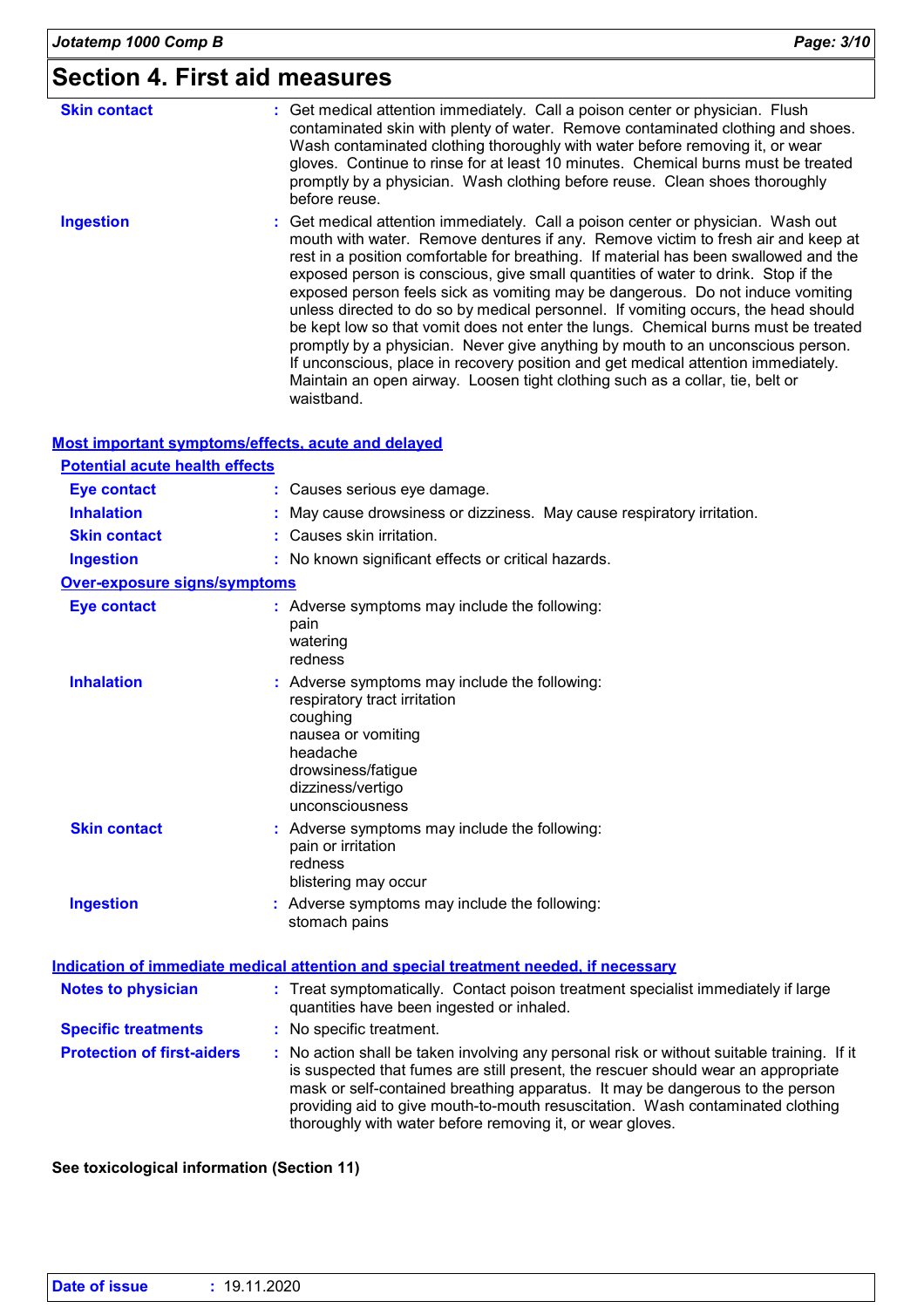| <b>Extinguishing media</b>                               |                                                                                                                                                                                                                                                                                                                               |
|----------------------------------------------------------|-------------------------------------------------------------------------------------------------------------------------------------------------------------------------------------------------------------------------------------------------------------------------------------------------------------------------------|
| <b>Suitable extinguishing</b><br>media                   | : Use dry chemical, $CO2$ , water spray (fog) or foam.                                                                                                                                                                                                                                                                        |
| <b>Unsuitable extinguishing</b><br>media                 | : Do not use water jet.                                                                                                                                                                                                                                                                                                       |
| <b>Specific hazards arising</b><br>from the chemical     | : Flammable liquid and vapor. Runoff to sewer may create fire or explosion hazard.<br>In a fire or if heated, a pressure increase will occur and the container may burst, with<br>the risk of a subsequent explosion.                                                                                                         |
| <b>Hazardous thermal</b><br>decomposition products       | : Decomposition products may include the following materials:<br>carbon dioxide<br>carbon monoxide<br>metal oxide/oxides                                                                                                                                                                                                      |
| <b>Special protective actions</b><br>for fire-fighters   | : Promptly isolate the scene by removing all persons from the vicinity of the incident if<br>there is a fire. No action shall be taken involving any personal risk or without<br>suitable training. Move containers from fire area if this can be done without risk.<br>Use water spray to keep fire-exposed containers cool. |
| <b>Special protective</b><br>equipment for fire-fighters | : Fire-fighters should wear appropriate protective equipment and self-contained<br>breathing apparatus (SCBA) with a full face-piece operated in positive pressure<br>mode.                                                                                                                                                   |

# **Section 6. Accidental release measures**

| <b>Personal precautions,</b><br>protective equipment and<br>emergency procedures | : No action shall be taken involving any personal risk or without suitable training.<br>Evacuate surrounding areas. Keep unnecessary and unprotected personnel from<br>entering. Do not touch or walk through spilled material. Shut off all ignition sources.<br>No flares, smoking or flames in hazard area. Do not breathe vapor or mist. Provide<br>adequate ventilation. Wear appropriate respirator when ventilation is inadequate.<br>Put on appropriate personal protective equipment.                                                                                                                                                                                                                                                                        |
|----------------------------------------------------------------------------------|-----------------------------------------------------------------------------------------------------------------------------------------------------------------------------------------------------------------------------------------------------------------------------------------------------------------------------------------------------------------------------------------------------------------------------------------------------------------------------------------------------------------------------------------------------------------------------------------------------------------------------------------------------------------------------------------------------------------------------------------------------------------------|
| <b>Environmental precautions</b>                                                 | : Avoid dispersal of spilled material and runoff and contact with soil, waterways,<br>drains and sewers. Inform the relevant authorities if the product has caused<br>environmental pollution (sewers, waterways, soil or air).                                                                                                                                                                                                                                                                                                                                                                                                                                                                                                                                       |
|                                                                                  | Methods and materials for containment and cleaning up                                                                                                                                                                                                                                                                                                                                                                                                                                                                                                                                                                                                                                                                                                                 |
| <b>Small spill</b>                                                               | : Stop leak if without risk. Move containers from spill area. Use spark-proof tools and<br>explosion-proof equipment. Dilute with water and mop up if water-soluble.<br>Alternatively, or if water-insoluble, absorb with an inert dry material and place in an<br>appropriate waste disposal container. Dispose of via a licensed waste disposal<br>contractor.                                                                                                                                                                                                                                                                                                                                                                                                      |
| <b>Large spill</b>                                                               | : Stop leak if without risk. Move containers from spill area. Use spark-proof tools and<br>explosion-proof equipment. Approach release from upwind. Prevent entry into<br>sewers, water courses, basements or confined areas. Wash spillages into an<br>effluent treatment plant or proceed as follows. Contain and collect spillage with non-<br>combustible, absorbent material e.g. sand, earth, vermiculite or diatomaceous earth<br>and place in container for disposal according to local regulations (see Section 13).<br>Dispose of via a licensed waste disposal contractor. Contaminated absorbent<br>material may pose the same hazard as the spilled product. Note: see Section 1 for<br>emergency contact information and Section 13 for waste disposal. |

### **Section 7. Handling and storage**

| <b>Precautions for safe handling</b><br><b>Protective measures</b> | : Put on appropriate personal protective equipment (see Section 8). Do not get in<br>eyes or on skin or clothing. Do not breathe vapor or mist. Do not ingest. Use only<br>with adequate ventilation. Wear appropriate respirator when ventilation is<br>inadequate. Do not enter storage areas and confined spaces unless adequately                    |
|--------------------------------------------------------------------|----------------------------------------------------------------------------------------------------------------------------------------------------------------------------------------------------------------------------------------------------------------------------------------------------------------------------------------------------------|
|                                                                    | ventilated. Keep in the original container or an approved alternative made from a<br>compatible material, kept tightly closed when not in use. Store and use away from<br>heat, sparks, open flame or any other ignition source. Use explosion-proof electrical<br>(ventilating, lighting and material handling) equipment. Use only non-sparking tools. |
| Date of issue                                                      | : 19.11.2020                                                                                                                                                                                                                                                                                                                                             |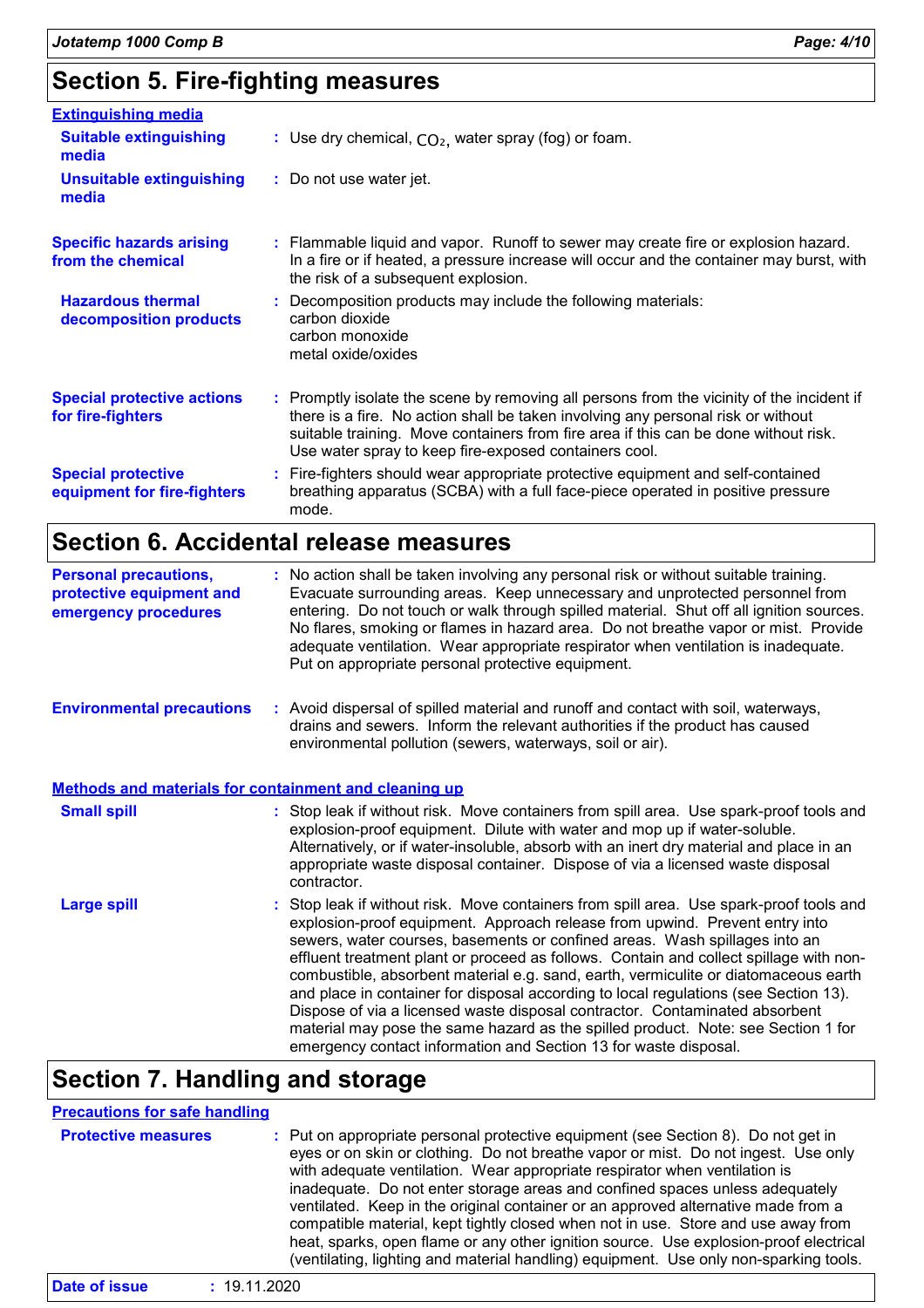### **Section 7. Handling and storage**

|                                                                                  | Take precautionary measures against electrostatic discharges. Empty containers<br>retain product residue and can be hazardous. Do not reuse container.                                                                                                                                                                                                                                                                                                                                                                                                                                                                                                                                                                 |
|----------------------------------------------------------------------------------|------------------------------------------------------------------------------------------------------------------------------------------------------------------------------------------------------------------------------------------------------------------------------------------------------------------------------------------------------------------------------------------------------------------------------------------------------------------------------------------------------------------------------------------------------------------------------------------------------------------------------------------------------------------------------------------------------------------------|
| <b>Advice on general</b><br>occupational hygiene                                 | : Eating, drinking and smoking should be prohibited in areas where this material is<br>handled, stored and processed. Workers should wash hands and face before<br>eating, drinking and smoking. Remove contaminated clothing and protective<br>equipment before entering eating areas. See also Section 8 for additional<br>information on hygiene measures.                                                                                                                                                                                                                                                                                                                                                          |
| <b>Conditions for safe storage,</b><br>including any<br><b>incompatibilities</b> | : Store in accordance with local regulations. Store in a segregated and approved<br>area. Store in original container protected from direct sunlight in a dry, cool and well-<br>ventilated area, away from incompatible materials (see Section 10) and food and<br>drink. Store locked up. Eliminate all ignition sources. Separate from oxidizing<br>materials. Keep container tightly closed and sealed until ready for use. Containers<br>that have been opened must be carefully resealed and kept upright to prevent<br>leakage. Do not store in unlabeled containers. Use appropriate containment to<br>avoid environmental contamination. See Section 10 for incompatible materials<br>before handling or use. |

### **Section 8. Exposure controls/personal protection**

| <b>Control parameters</b>                  |                                                                                                                                                                                                                                                                                                                                                                                                                                                                                                                                                                                                                                                                                                                                                                                                                                                                                                                                              |
|--------------------------------------------|----------------------------------------------------------------------------------------------------------------------------------------------------------------------------------------------------------------------------------------------------------------------------------------------------------------------------------------------------------------------------------------------------------------------------------------------------------------------------------------------------------------------------------------------------------------------------------------------------------------------------------------------------------------------------------------------------------------------------------------------------------------------------------------------------------------------------------------------------------------------------------------------------------------------------------------------|
| <b>Occupational exposure limits</b>        |                                                                                                                                                                                                                                                                                                                                                                                                                                                                                                                                                                                                                                                                                                                                                                                                                                                                                                                                              |
| None.                                      |                                                                                                                                                                                                                                                                                                                                                                                                                                                                                                                                                                                                                                                                                                                                                                                                                                                                                                                                              |
| <b>Appropriate engineering</b><br>controls | : Use only with adequate ventilation. Use process enclosures, local exhaust<br>ventilation or other engineering controls to keep worker exposure to airborne<br>contaminants below any recommended or statutory limits. The engineering controls<br>also need to keep gas, vapor or dust concentrations below any lower explosive<br>limits. Use explosion-proof ventilation equipment.                                                                                                                                                                                                                                                                                                                                                                                                                                                                                                                                                      |
| <b>Individual protection measures</b>      |                                                                                                                                                                                                                                                                                                                                                                                                                                                                                                                                                                                                                                                                                                                                                                                                                                                                                                                                              |
| <b>Respiratory protection</b>              | Based on the hazard and potential for exposure, select a respirator that meets the<br>appropriate standard or certification. Respirators must be used according to a<br>respiratory protection program to ensure proper fitting, training, and other important<br>aspects of use.                                                                                                                                                                                                                                                                                                                                                                                                                                                                                                                                                                                                                                                            |
| <b>Hand protection</b>                     | : Chemical-resistant, impervious gloves complying with an approved standard should<br>be worn at all times when handling chemical products if a risk assessment indicates<br>this is necessary. Considering the parameters specified by the glove manufacturer,<br>check during use that the gloves are still retaining their protective properties. It<br>should be noted that the time to breakthrough for any glove material may be<br>different for different glove manufacturers. In the case of mixtures, consisting of<br>several substances, the protection time of the gloves cannot be accurately<br>estimated.                                                                                                                                                                                                                                                                                                                    |
|                                            | There is no one glove material or combination of materials that will give unlimited<br>resistance to any individual or combination of chemicals.<br>The breakthrough time must be greater than the end use time of the product.<br>The instructions and information provided by the glove manufacturer on use,<br>storage, maintenance and replacement must be followed.<br>Gloves should be replaced regularly and if there is any sign of damage to the glove<br>material.<br>Always ensure that gloves are free from defects and that they are stored and used<br>correctly.<br>The performance or effectiveness of the glove may be reduced by physical/chemical<br>damage and poor maintenance.<br>Barrier creams may help to protect the exposed areas of the skin but should not be<br>applied once exposure has occurred.<br>Wear suitable gloves tested to EN374.<br>Recommended, gloves(breakthrough time) > 8 hours: butyl rubber |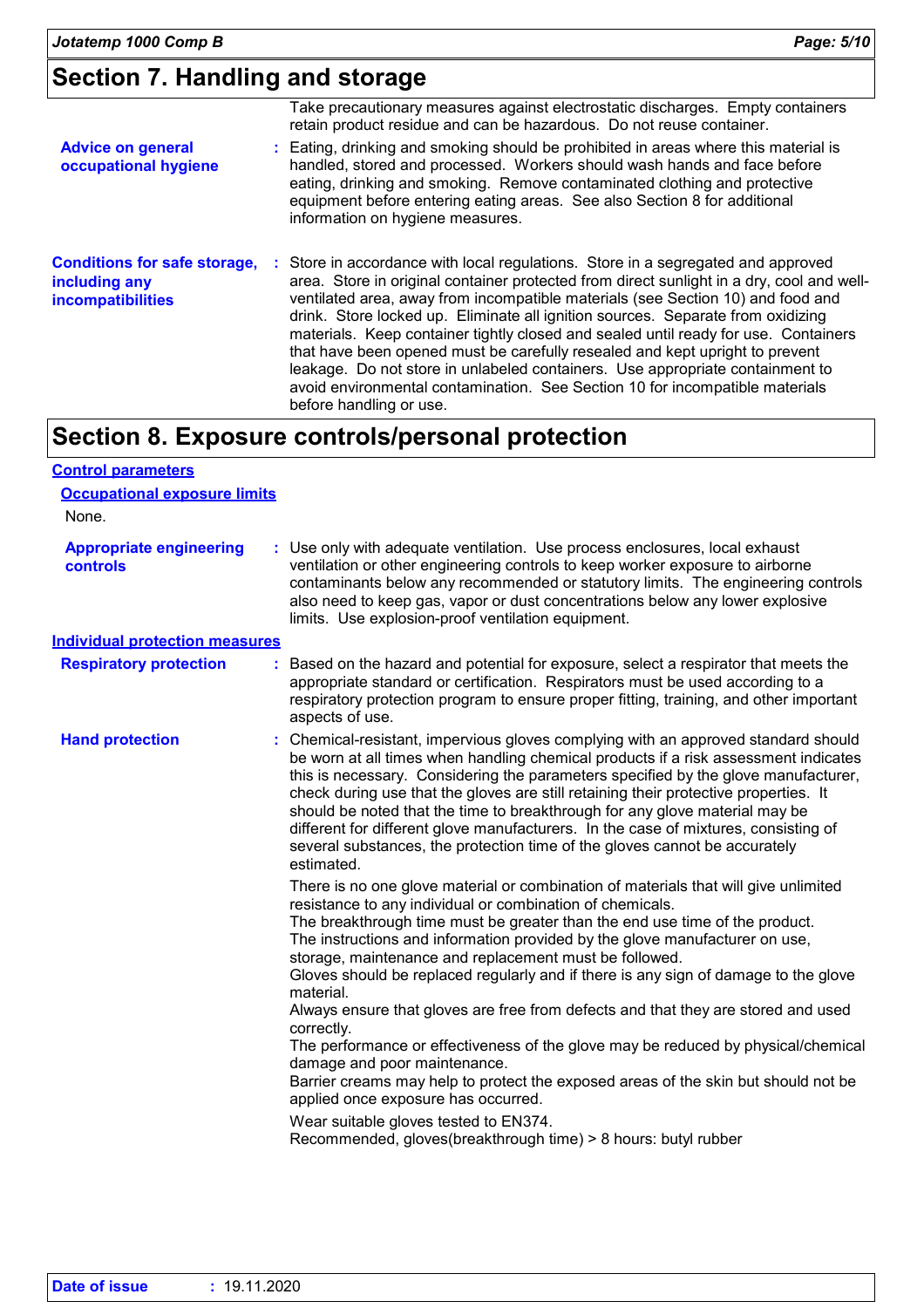### **Section 8. Exposure controls/personal protection**

| <b>Eye protection</b>        | : Safety eyewear complying with an approved standard should be used when a risk<br>assessment indicates this is necessary to avoid exposure to liquid splashes, mists,<br>gases or dusts. If contact is possible, the following protection should be worn,<br>unless the assessment indicates a higher degree of protection: chemical splash<br>goggles and/or face shield. If inhalation hazards exist, a full-face respirator may be<br>required instead. |
|------------------------------|-------------------------------------------------------------------------------------------------------------------------------------------------------------------------------------------------------------------------------------------------------------------------------------------------------------------------------------------------------------------------------------------------------------------------------------------------------------|
| <b>Body protection</b>       | : Personal protective equipment for the body should be selected based on the task<br>being performed and the risks involved and should be approved by a specialist<br>before handling this product. When there is a risk of ignition from static electricity,<br>wear anti-static protective clothing. For the greatest protection from static<br>discharges, clothing should include anti-static overalls, boots and gloves.                               |
| <b>Other skin protection</b> | : Appropriate footwear and any additional skin protection measures should be<br>selected based on the task being performed and the risks involved and should be<br>approved by a specialist before handling this product.                                                                                                                                                                                                                                   |
| <b>Hygiene measures</b>      | : Wash hands, forearms and face thoroughly after handling chemical products, before<br>eating, smoking and using the lavatory and at the end of the working period.<br>Appropriate techniques should be used to remove potentially contaminated clothing.<br>Wash contaminated clothing before reusing. Ensure that eyewash stations and<br>safety showers are close to the workstation location.                                                           |

### **Section 9. Physical and chemical properties**

| <b>Appearance</b>                                 |                                                                                          |
|---------------------------------------------------|------------------------------------------------------------------------------------------|
| <b>Physical state</b>                             | $:$ Liquid.                                                                              |
| <b>Color</b>                                      | Various<br>÷.                                                                            |
| Odor                                              | Characteristic.<br>t.                                                                    |
| <b>Odor threshold</b>                             | Not available.                                                                           |
| pH                                                | Not applicable.                                                                          |
| <b>Melting point</b>                              | Not applicable.                                                                          |
| <b>Boiling point</b>                              | : Lowest known value: $220^{\circ}$ C (428 $^{\circ}$ F) (titanium tetraisopropanolate). |
| <b>Flash point</b>                                | : Closed cup: $40^{\circ}$ C (104 $^{\circ}$ F)                                          |
| <b>Evaporation rate</b>                           | : Not available.                                                                         |
| <b>Flammability (solid, gas)</b>                  | : Not applicable.                                                                        |
| Lower and upper explosive<br>(flammable) limits   | Not applicable.                                                                          |
| <b>Vapor pressure</b>                             | : Not available.                                                                         |
| <b>Vapor density</b>                              | : Not available.                                                                         |
| <b>Relative density</b>                           | : $0.996$ g/cm <sup>3</sup> @ 20 °C                                                      |
| <b>Solubility</b>                                 | : Insoluble in the following materials: cold water and hot water.                        |
| <b>Partition coefficient: n-</b><br>octanol/water | : Not available.                                                                         |
| <b>Auto-ignition temperature</b>                  | : Not available.                                                                         |
| <b>Decomposition temperature</b>                  | Not available.                                                                           |
| <b>Viscosity</b>                                  | Kinematic (40°C (104°F)): >0.205 cm <sup>2</sup> /s (>20.5 mm <sup>2</sup> /s)           |

## **Section 10. Stability and reactivity**

| <b>Chemical stability</b>                           | : The product is stable.                                                                                                                                                     |
|-----------------------------------------------------|------------------------------------------------------------------------------------------------------------------------------------------------------------------------------|
| <b>Possibility of hazardous</b><br><b>reactions</b> | : Under normal conditions of storage and use, hazardous reactions will not occur.                                                                                            |
| <b>Conditions to avoid</b>                          | : Avoid all possible sources of ignition (spark or flame). Do not pressurize, cut, weld,<br>braze, solder, drill, grind or expose containers to heat or sources of ignition. |

|--|--|--|--|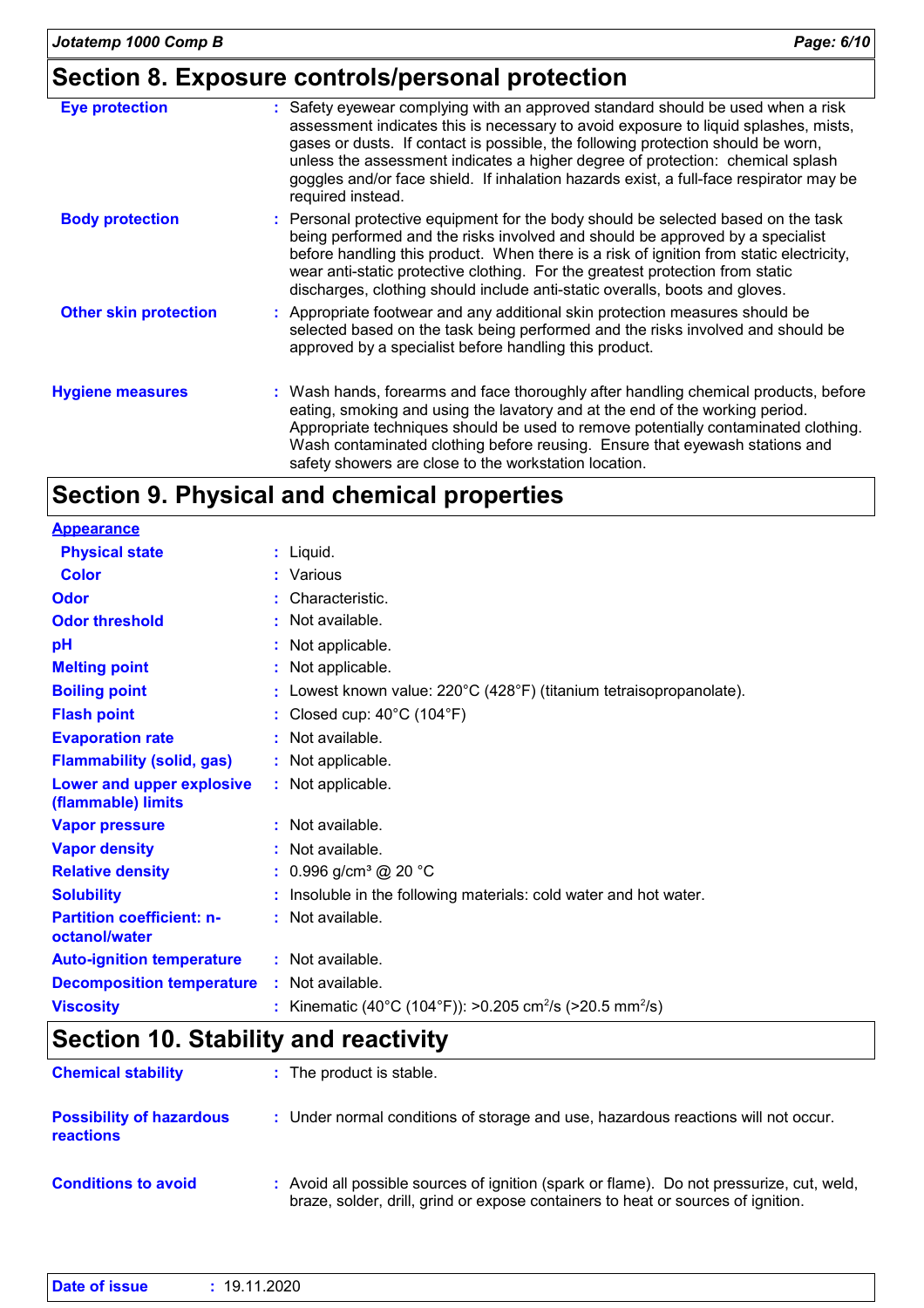# **Section 10. Stability and reactivity**

#### **Incompatible materials :**

: Keep away from the following materials to prevent strong exothermic reactions: oxidizing agents, strong alkalis, strong acids.

**Hazardous decomposition products**

Under normal conditions of storage and use, hazardous decomposition products **:** should not be produced.

### **Section 11. Toxicological information**

#### **Information on toxicological effects**

#### **Acute toxicity**

| <b>Product/ingredient name</b> | <b>Besult</b> | <b>Species</b> | <b>Dose</b> | <b>Exposure</b> |
|--------------------------------|---------------|----------------|-------------|-----------------|
| titanium tetrabutanolate       | LD50 Oral     | Rat            | 3122 mg/kg  |                 |

#### **Irritation/Corrosion**

| <b>Product/ingredient name</b> | <b>Result</b>            | <b>Species</b>                     | <b>Score</b> | <b>Exposure</b>             | <b>Observation</b> |
|--------------------------------|--------------------------|------------------------------------|--------------|-----------------------------|--------------------|
| titanium tetrabutanolate       | Eyes - Irritant          | Mammal -<br>species<br>unspecified |              |                             |                    |
|                                | Skin - Mild irritant     | Mammal -<br>species<br>unspecified |              |                             |                    |
| titanium tetraisopropanolate   | Eyes - Moderate irritant | Rabbit                             |              | 24 hours 20<br>milligrams   | $\blacksquare$     |
|                                | Skin - Mild irritant     | Rabbit                             |              | I24 hours 500<br>milligrams |                    |
|                                | Eyes - Mild irritant     | Mammal -<br>species<br>unspecified |              |                             |                    |

### **Sensitization**

Not available.

#### **Mutagenicity**

Not available.

#### **Carcinogenicity**

Not available.

#### **Reproductive toxicity**

Not available.

#### **Teratogenicity**

Not available.

#### **Specific target organ toxicity (single exposure)**

| <b>Name</b>                  | <b>Category</b>          | <b>Route of</b><br><b>exposure</b> | <b>Target organs</b>                                        |
|------------------------------|--------------------------|------------------------------------|-------------------------------------------------------------|
| I titanium tetrabutanolate   | Category 3<br>Category 3 | Not applicable.<br>Not applicable. | Narcotic effects<br>Respiratory tract<br><b>lirritation</b> |
| titanium tetraisopropanolate | Category 3               | Not applicable.                    | Narcotic effects                                            |

#### **Specific target organ toxicity (repeated exposure)**

Not available.

#### **Aspiration hazard**

Not available.

#### **Information on the likely routes of exposure :** Not available.

### **Potential acute health effects**

| Date of issue | : 19.11.2020 |
|---------------|--------------|
|               |              |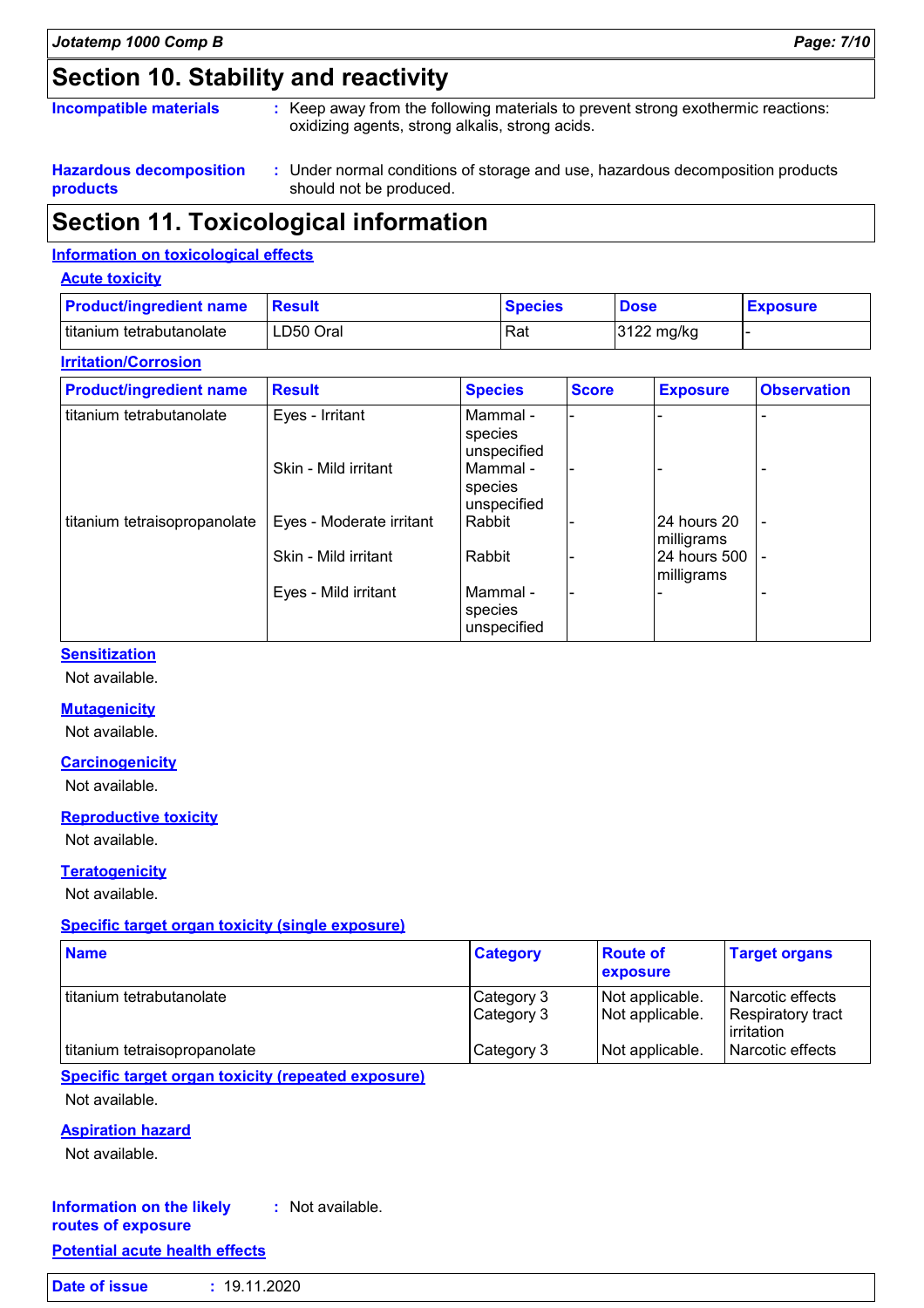### **Section 11. Toxicological information**

|                                            | <b>.</b><br>,,,,,,,,,                                                                                                                                                                     |
|--------------------------------------------|-------------------------------------------------------------------------------------------------------------------------------------------------------------------------------------------|
| <b>Eye contact</b>                         | : Causes serious eye damage.                                                                                                                                                              |
| <b>Inhalation</b>                          | May cause drowsiness or dizziness. May cause respiratory irritation.                                                                                                                      |
| <b>Skin contact</b>                        | : Causes skin irritation.                                                                                                                                                                 |
| <b>Ingestion</b>                           | : No known significant effects or critical hazards.                                                                                                                                       |
|                                            | <b>Symptoms related to the physical, chemical and toxicological characteristics</b>                                                                                                       |
| <b>Eye contact</b>                         | : Adverse symptoms may include the following:<br>pain<br>watering<br>redness                                                                                                              |
| <b>Inhalation</b>                          | : Adverse symptoms may include the following:<br>respiratory tract irritation<br>coughing<br>nausea or vomiting<br>headache<br>drowsiness/fatigue<br>dizziness/vertigo<br>unconsciousness |
| <b>Skin contact</b>                        | : Adverse symptoms may include the following:<br>pain or irritation<br>redness<br>blistering may occur                                                                                    |
| <b>Ingestion</b>                           | : Adverse symptoms may include the following:<br>stomach pains                                                                                                                            |
|                                            | Delayed and immediate effects and also chronic effects from short and long term exposure                                                                                                  |
| <b>Short term exposure</b>                 |                                                                                                                                                                                           |
| <b>Potential immediate</b><br>effects      | : Not available.                                                                                                                                                                          |
| <b>Potential delayed effects</b>           | : Not available.                                                                                                                                                                          |
| <b>Long term exposure</b>                  |                                                                                                                                                                                           |
| <b>Potential immediate</b><br>effects      | : Not available.                                                                                                                                                                          |
| Potential delayed effects : Not available. |                                                                                                                                                                                           |
| <b>Potential chronic health effects</b>    |                                                                                                                                                                                           |
| Not available.                             |                                                                                                                                                                                           |
| <b>General</b>                             | No known significant effects or critical hazards.                                                                                                                                         |
| <b>Carcinogenicity</b>                     | No known significant effects or critical hazards.                                                                                                                                         |
| <b>Mutagenicity</b>                        | No known significant effects or critical hazards.                                                                                                                                         |
| <b>Teratogenicity</b>                      | No known significant effects or critical hazards.                                                                                                                                         |
| <b>Developmental effects</b>               | No known significant effects or critical hazards.                                                                                                                                         |
| <b>Fertility effects</b>                   | : No known significant effects or critical hazards.                                                                                                                                       |
|                                            |                                                                                                                                                                                           |

### **Numerical measures of toxicity**

**Acute toxicity estimates**

Not available.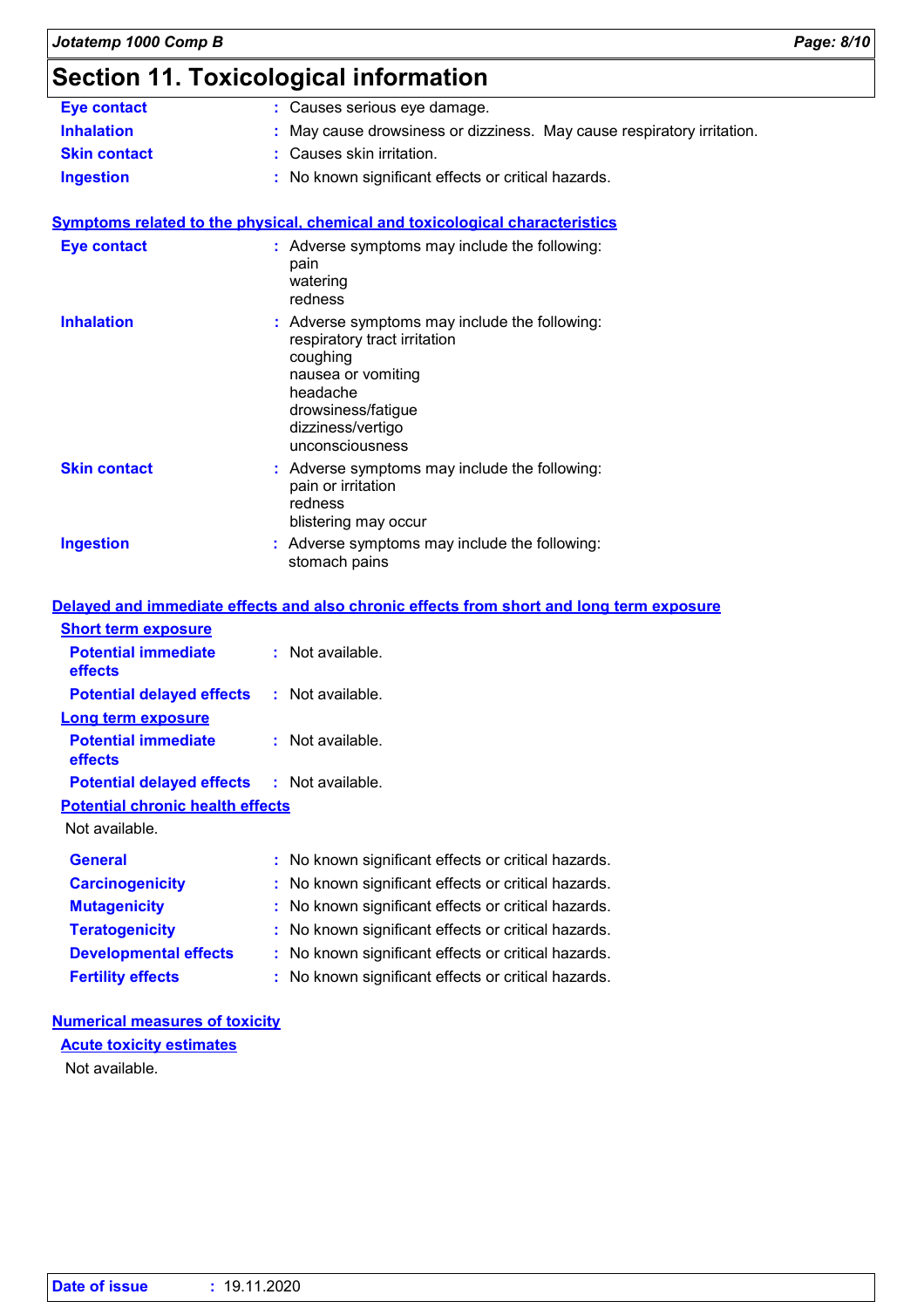# **Section 12. Ecological information**

#### **Toxicity**

Not available.

| <b>Persistence and degradability</b>                    |                                                                                                                                                                                                                                                                                   |
|---------------------------------------------------------|-----------------------------------------------------------------------------------------------------------------------------------------------------------------------------------------------------------------------------------------------------------------------------------|
| Not available.                                          |                                                                                                                                                                                                                                                                                   |
| <b>Bioaccumulative potential</b>                        |                                                                                                                                                                                                                                                                                   |
| Not available.                                          |                                                                                                                                                                                                                                                                                   |
| <b>Mobility in soil</b>                                 |                                                                                                                                                                                                                                                                                   |
| <b>Soil/water partition</b><br><b>coefficient (Koc)</b> | : Not available.                                                                                                                                                                                                                                                                  |
| <b>Other adverse effects</b>                            | : No known significant effects or critical hazards.                                                                                                                                                                                                                               |
|                                                         | <b>Section 13. Disposal considerations</b>                                                                                                                                                                                                                                        |
| <b>Disposal methods</b>                                 | : The generation of waste should be avoided or minimized wherever possible.<br>Disposal of this product, solutions and any by-products should at all times comply<br>ومتلقط والمراجع والمستقل والملاحيين المستوسط والملاحظ الملاوي ومستحدث والمستحدث والمستقل والمستوسط والمرابان |

| <b>DISPOSAI METHOUS</b> | $\pm$ The generation of waste should be avoided or minimized wherever possible.<br>Disposal of this product, solutions and any by-products should at all times comply<br>with the requirements of environmental protection and waste disposal legislation<br>and any regional local authority requirements. Dispose of surplus and non-<br>recyclable products via a licensed waste disposal contractor. Waste should not be<br>disposed of untreated to the sewer unless fully compliant with the requirements of<br>all authorities with jurisdiction. Waste packaging should be recycled. Incineration or<br>landfill should only be considered when recycling is not feasible. This material and<br>its container must be disposed of in a safe way. Care should be taken when<br>handling emptied containers that have not been cleaned or rinsed out. Empty<br>containers or liners may retain some product residues. Vapor from product residues<br>may create a highly flammable or explosive atmosphere inside the container. Do<br>not cut, weld or grind used containers unless they have been cleaned thoroughly<br>internally. Avoid dispersal of spilled material and runoff and contact with soil, |
|-------------------------|-------------------------------------------------------------------------------------------------------------------------------------------------------------------------------------------------------------------------------------------------------------------------------------------------------------------------------------------------------------------------------------------------------------------------------------------------------------------------------------------------------------------------------------------------------------------------------------------------------------------------------------------------------------------------------------------------------------------------------------------------------------------------------------------------------------------------------------------------------------------------------------------------------------------------------------------------------------------------------------------------------------------------------------------------------------------------------------------------------------------------------------------------------------------------------------------------------------------|
|                         | waterways, drains and sewers.                                                                                                                                                                                                                                                                                                                                                                                                                                                                                                                                                                                                                                                                                                                                                                                                                                                                                                                                                                                                                                                                                                                                                                                     |

### **Section 14. Transport information**

|                                                      | <b>UN</b>                                                             | <b>IMDG</b>                                                           | <b>IATA</b>                                                           |
|------------------------------------------------------|-----------------------------------------------------------------------|-----------------------------------------------------------------------|-----------------------------------------------------------------------|
| <b>UN number</b>                                     | <b>UN1993</b>                                                         | <b>UN1993</b>                                                         | <b>UN1993</b>                                                         |
| <b>UN proper</b><br>shipping name                    | Flammable liquid, n.o.s.<br>(titanium tetrabutanolate,<br>butan-1-ol) | Flammable liquid, n.o.s.<br>(titanium tetrabutanolate,<br>butan-1-ol) | Flammable liquid, n.o.s.<br>(titanium tetrabutanolate,<br>butan-1-ol) |
| <b>Transport hazard</b><br>class(es)                 | 3                                                                     | 3                                                                     | 3                                                                     |
| <b>Packing group</b>                                 | $\mathbf{III}$                                                        | $\mathbf{III}$                                                        | $\mathbf{III}$                                                        |
| <b>Environmental</b><br><b>hazards</b>               | No.                                                                   | No.                                                                   | No.                                                                   |
| <b>Additional</b><br>information                     |                                                                       | <b>Emergency schedules F-E,</b><br>$S-E$                              |                                                                       |
| <b>ADR / RID</b><br>: Tunnel restriction code: (D/E) |                                                                       |                                                                       |                                                                       |

Hazard identification number: 30

**Special precautions for user Transport within user's premises:** always transport in closed containers that are **:** upright and secure. Ensure that persons transporting the product know what to do in the event of an accident or spillage.

| Date of issue | 19.11.2020 |  |
|---------------|------------|--|
|               |            |  |